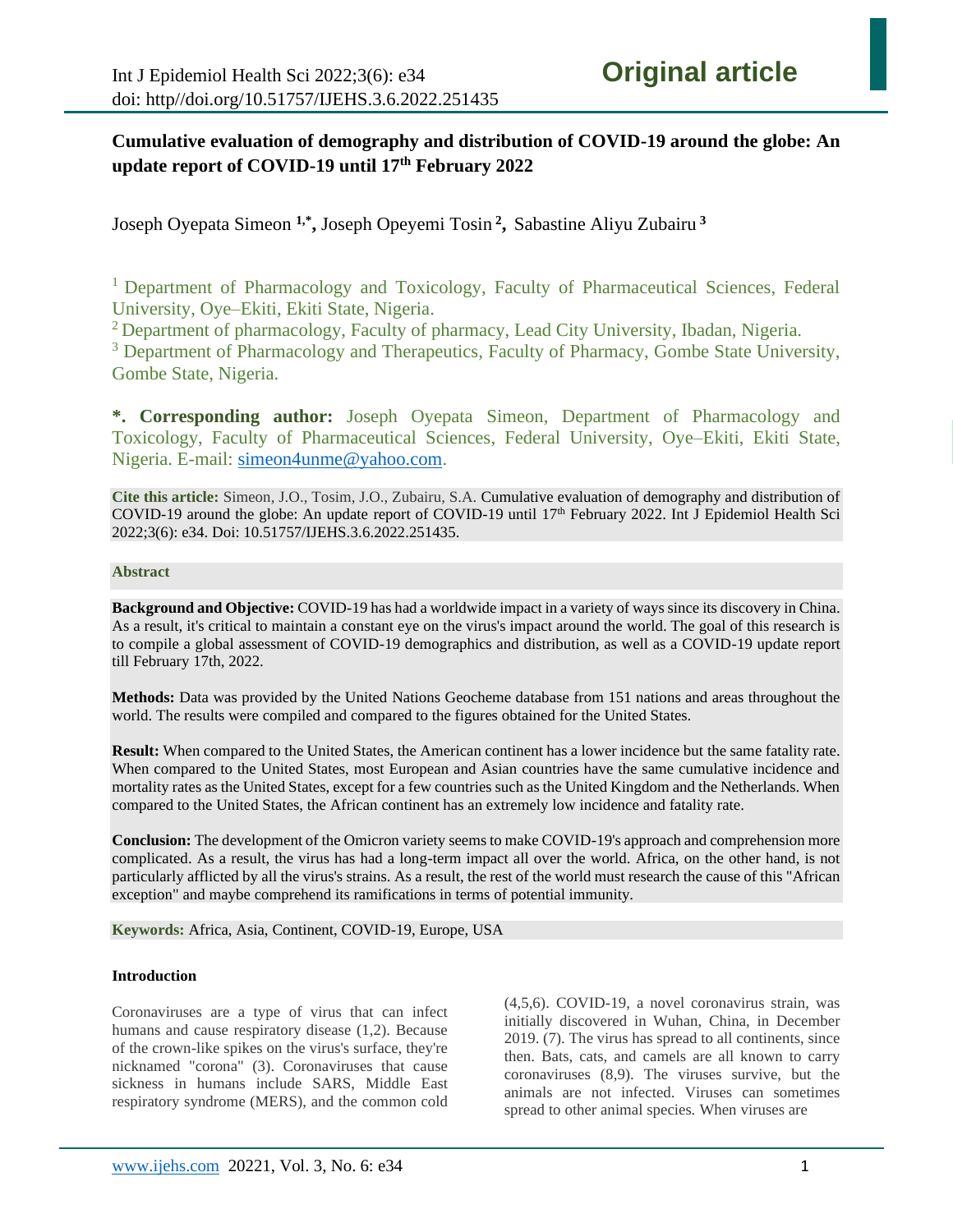passed from one species to another, they may change (mutate). The virus can eventually migrate between animal species and infect people (11). In the case of COVID-19, the virus is likely to have been contracted at a food market in Wuhan, China, where meat, fish, and live animals were sold (12). Although researchers aren't sure how people became infected, they do know that the virus may be transmitted straight from person to person through intimate contact. South Africa first reported the Omicron form (B.1.1.529) of SARS-CoV-2 (the virus that causes COVID-19) to the World Health Organization (WHO) on November 24, 2021. (13). In the bronchi (lung airways), Omicron grows 70 times faster than the Delta variation, however data suggests it is less severe than prior strains, especially when compared to the Delta form. Omicron may have a harder time penetrating deep lung tissue (14).

There is substantial concern, as well as research into the various waves of the sickness. This has been attributed to a shift in weather and a viral strain that has been discovered as being constantly altered (11, 12, 14). There is a need to investigate these cases in terms of virulence and spreadability of the altered strain by country and location. In addition, some intriguing research on the demographics, nature, and strength of the virus have been conducted, but interpreting the updated information over time is also dependent on monitoring the trend (16,17). The goal of this research was to compile a global assessment of COVID-19 demographics and distribution, as well as a COVID-19 update report till February 17, 2022.

# **Methodology**

**Study Area:** Up until February 17th, 2022, the United Nations Geocheme and WHO (WHO 2021) released cumulative data. A total of 151 countries from various continents and regions of the world were chosen for this research. The data used is from the United Nations Geochemistry and WHO (16) up till February 17th, 2022. The data for these countries was analyzed and directly compared to the results obtained for the United States during a period of 7 days per 100,000 people. Because it is a country with one of the greatest health systems and the largest COVID-19 instances with a relatively big population, it was employed as a comparative factor (CF) or Oyepata factor (OF). Because it has one of the greatest healthcare systems and one of the highest documented COVID-19 cases, the United States was utilized as a comparative factor (CF).

The research depends on official statistics, which may or may not be totally accurate because some regions or nations may under or over report incidences of viral infection.

### **Statistical analysis**

Markers including cumulative cases and cumulative cases of death per 1,000,000 people were compared to values in the United States in this study. The chisquare test was used to compare proportions of all variables using bivariate analysis. Country observations are scaled in this study to give a comparison of two countries that are otherwise identical. Thus, lower rate ratios imply that lower levels of a particular trait are linked to lower rates of infection or mortality, and vice versa.

# **Results**

When compared to the United States, the American continent has a lower incidence but the same fatality rate. When compared to the United States, most European and Asian countries have the same cumulative incidence and mortality rates as the United States, apart from a few countries such as the United Kingdom and the Netherlands. When compared to the United States, the African continent has an extremely low incidence and fatality rate (Table 1).

### **Discussion**

When compared to the United States, the American continent has a lower incidence but the same fatality rate. Apart from a few nations like the United Kingdom and the Netherlands, most European countries have the same cumulative incidence and fatality rates as the United States. When compared to the United States, the continent has an extremely low incidence and fatality rate.

Based on past studies, this trend has been continuing for quite some time (18,19,20). The cause for the exceptionally high value of the US dollar has yet to be fully understood. Poor policy execution, politics, and division among diverse interest groups are all possible culprits, as are genetic and environmental factors. Viruses, particularly coronaviruses and influenza viruses, are known to change. These alterations result in new viral variants (21). Occasionally, the varieties are less contagious, less severe, or manifest with somewhat different symptoms (22). Unfortunately, the COVID-19 delta form and Omicron are more highly contagious and more likely to cause serious sickness, however research into this is currently ongoing  $(23, 12)$ 24). Vaccines are still the greatest way to keep the virus at bay, especially if a third dose of an mRNA vaccine is administered (25). According to preliminary data, double immunization provides a significant level of protection against infection and roughly 70% protection against hospitalization (26). The virus's efficiency has increased by more than 75% thanks to a recent third vaccine injection (27).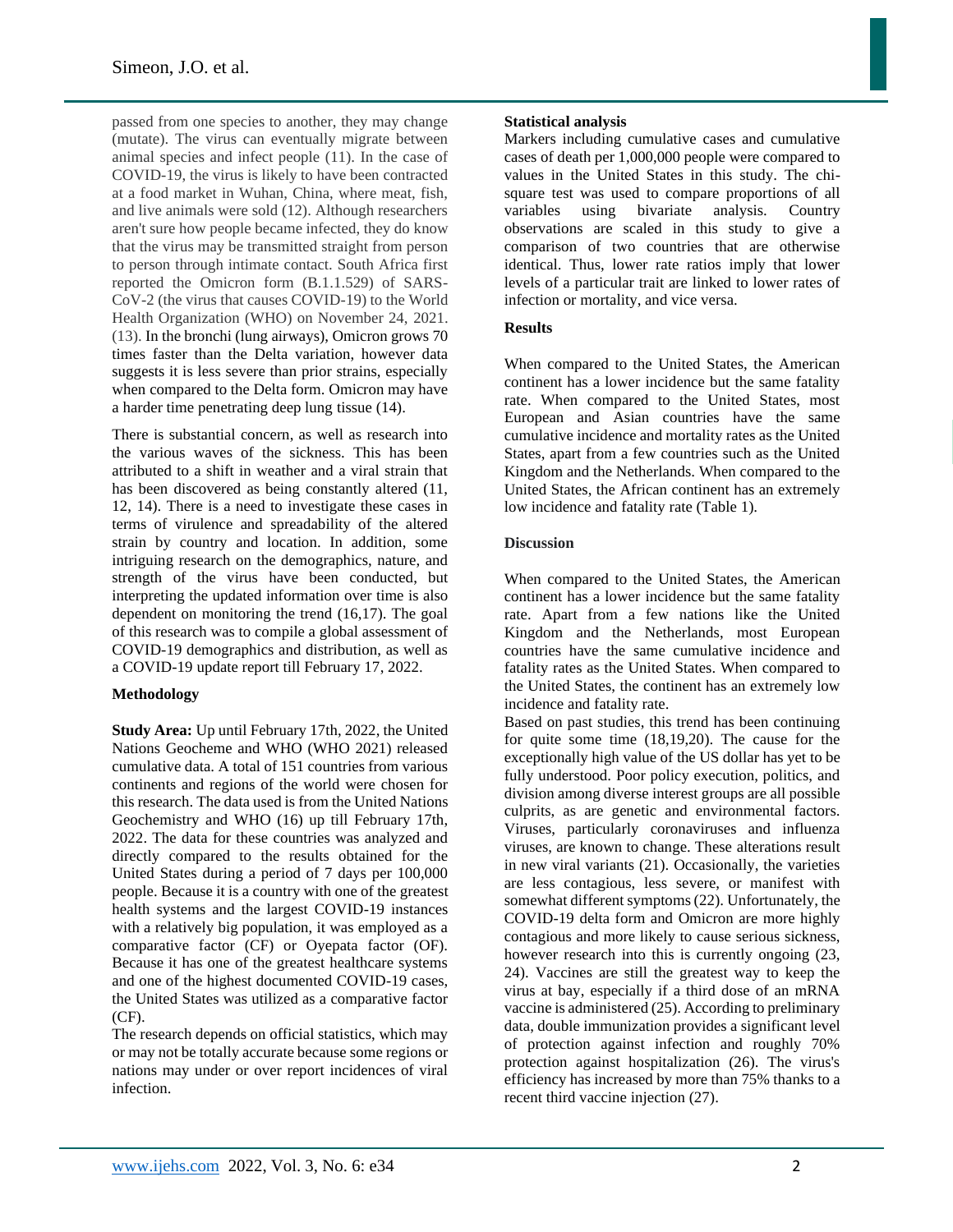| S/N            | Country       | <b>Total cases</b> | <b>Total</b><br><b>Deaths</b> | <b>Total</b><br>cases/1M<br>POP(A) | <b>Total</b><br>death/1M<br>POP(B) | A/238852<br>CF1/OF1 © | B/2851<br><b>CF2/OF2</b><br>(D) |
|----------------|---------------|--------------------|-------------------------------|------------------------------------|------------------------------------|-----------------------|---------------------------------|
| $\mathbf{1}$   | <b>USA</b>    | 79,814,014         | 952,711                       | 238852                             | 2851                               | 1.00                  | 1.00                            |
| $\overline{2}$ | India         | 42,754,315         | 510,441                       | 30494                              | 364                                | 0.13                  | 0.13                            |
| 3              | <b>Brazil</b> | 27,812,210         | 640,868                       | 129350                             | 2981                               | 0.54                  | 1.05                            |
| 4              | France        | 22,068,635         | 136,142                       | 336883                             | 2078                               | 1.41                  | 0.73                            |
| 5              | UK            | 18,499,058         | 160,221                       | 270195                             | 2340                               | 1.13                  | 0.82                            |
| 6              | Russia        | 14,840,502         | 343,173                       | 101622                             | 2350                               | 0.43                  | 0.82                            |
| 7              | Turkey        | 13,266,265         | 91,646                        | 154594                             | 1068                               | 0.65                  | 0.37                            |
| 8              | Germany       | 13,065,825         | 121,341                       | 155140                             | 1441                               | 0.65                  | 0.51                            |
| 9              | Italy         | 12,323,398         | 152,282                       | 204309                             | 2525                               | 0.86                  | 0.89                            |
| 10             | Spain         | 10,778,607         | 97,710                        | 230390                             | 2089                               | 0.96                  | 0.73                            |
| 11             | Argentina     | 8,783,208          | 124,765                       | 191482                             | 2720                               | 0.80                  | 0.95                            |
| 12             | Iran          | 6,894,110          | 134,420                       | 80408                              | 1568                               | 0.34                  | 0.55                            |
| 13             | Colombia      | 6,031,130          | 137,586                       | 116512                             | 2658                               | 0.49                  | 0.93                            |
| 14             | Netherlands   | 5,963,238          | 21,449                        | 346771                             | 1247                               | 1.45                  | 0.44                            |
| 15             | Poland        | 5,495,615          | 109,205                       | 145467                             | 2891                               | 0.61                  | 1.01                            |
| 16             | Mexico        | 5,344,840          | 314,128                       | 40759                              | 2395                               | 0.17                  | 0.84                            |
| 17             | Indonesia     | 5,030,002          | 145,828                       | 18079                              | 524                                | 0.08                  | 0.18                            |
| 18             | Ukraine       | 4,637,260          | 103,824                       | 107080                             | 2397                               | 0.45                  | 0.84                            |
| 19             | Japan         | 4,146,197          | 20,954                        | 32946                              | 167                                | 0.14                  | 0.06                            |
| 20             | South Africa  | 3,648,968          | 97,520                        | 60290                              | 1611                               | 0.25                  | 0.57                            |
| 21             | Philippines   | 3,646,793          | 55,330                        | 32575                              | 494                                | 0.14                  | 0.17                            |
| 22             | Israel        | 3,508,222          | 9,768                         | 376176                             | 1047                               | 1.57                  | 0.37                            |
| 23             | Belgium       | 3,473,015          | 29,832                        | 297561                             | 2556                               | 1.25                  | 0.90                            |
| 24             | Czechia       | 3,468,364          | 38,050                        | 322901                             | 3542                               | 1.35                  | 1.24                            |
| 25             | Peru          | 3,466,309          | 208,789                       | 102803                             | 6192                               | 0.43                  | 2.17                            |
| 26             | Canada        | 3,218,731          | 35,791                        | 84084                              | 935                                | 0.35                  | 0.33                            |
| 27             | Portugal      | 3,148,387          | 20,708                        | 310235                             | 2041                               | 1.30                  | 0.72                            |
| 28             | Malaysia      | 3,138,215          | 32,239                        | 94983                              | 976                                | 0.40                  | 0.34                            |
| 29             | Australia     | 2,967,316          | 4,797                         | 114213                             | 185                                | 0.48                  | 0.06                            |
| 30             | Chile         | 2,747,552          | 40,936                        | 141752                             | 2112                               | 0.59                  | 0.74                            |
| 31             | Thailand      | 2,656,411          | 22,541                        | 37903                              | 322                                | 0.16                  | 0.11                            |
| 32             | Vietnam       | 2,643,024          | 39,278                        | 26762                              | 398                                | 0.11                  | 0.14                            |
| 33             | Switzerland   | 2,636,886          | 13,117                        | 301101                             | 1498                               | 1.26                  | 0.53                            |
| 34             | Romania       | 2,629,090          | 62,188                        | 138162                             | 3268                               | 0.58                  | 1.15                            |

**Table 1.** Worldwide cases and deaths of COVID-19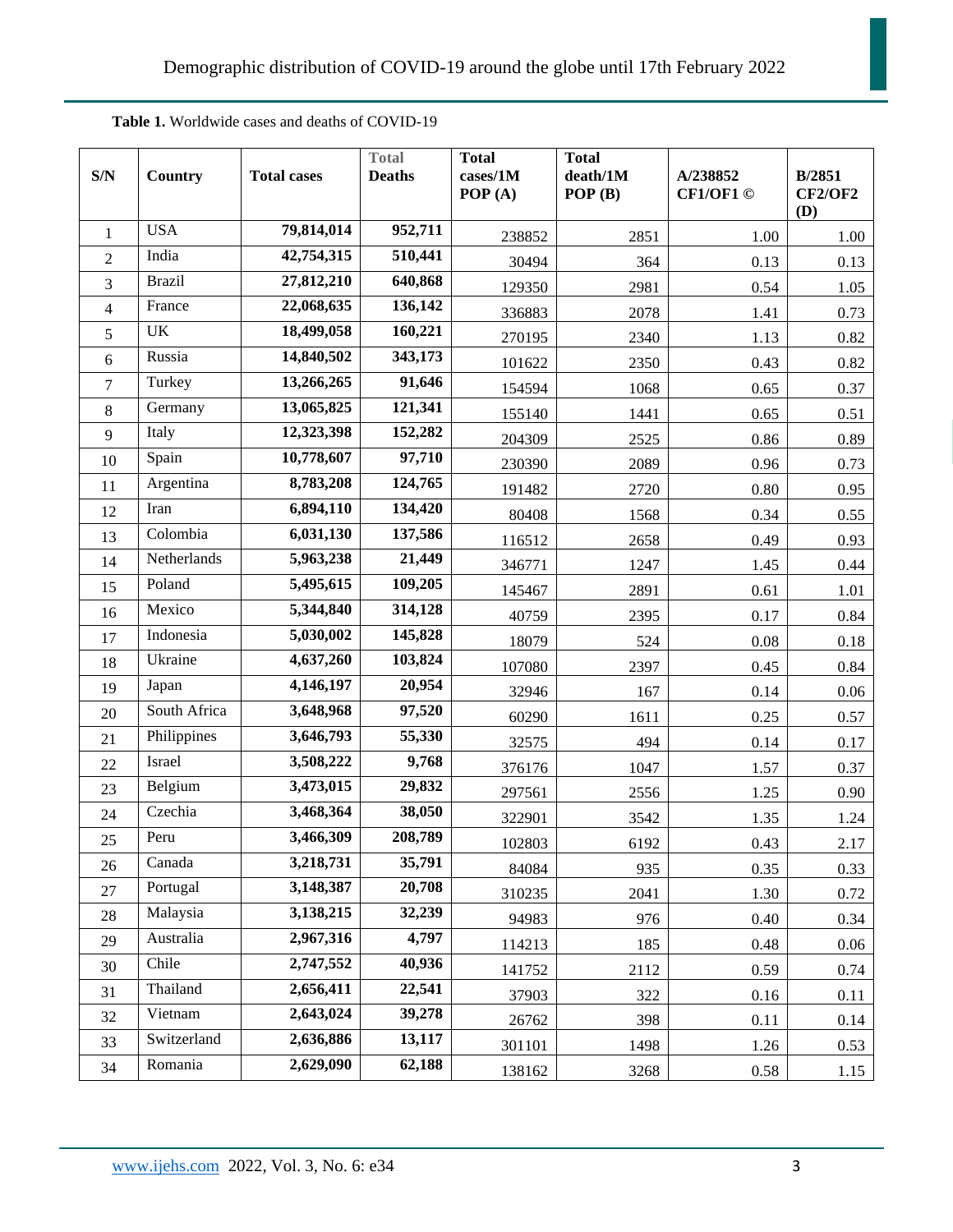| 35 | Sweden         | 2,418,560 | 16,733 | 237076 | 1640 | 0.99 | 0.58     |
|----|----------------|-----------|--------|--------|------|------|----------|
| 36 | Austria        | 2,393,576 | 14,503 | 263322 | 1596 | 1.10 | 0.56     |
| 37 | Denmark        | 2,367,611 | 4,207  | 406432 | 722  | 1.70 | 0.25     |
| 38 | Iraq           | 2,286,451 | 24,824 | 54847  | 595  | 0.23 | 0.21     |
| 39 | Greece         | 2,255,421 | 25,095 | 218120 | 2427 | 0.91 | 0.85     |
| 40 | Bangladesh     | 1,926,570 | 28,907 | 11512  | 173  | 0.05 | $0.06\,$ |
| 41 | Serbia         | 1,867,836 | 14,666 | 215184 | 1690 | 0.90 | 0.59     |
| 42 | Hungary        | 1,738,944 | 42,966 | 180754 | 4466 | 0.76 | 1.57     |
| 43 | S. Korea       | 1,645,978 | 7,238  | 32060  | 141  | 0.13 | 0.05     |
| 44 | Jordan         | 1,541,379 | 13,608 | 148671 | 1313 | 0.62 | 0.46     |
| 45 | Georgia        | 1,511,800 | 15,729 | 380162 | 3955 | 1.59 | 1.39     |
| 46 | Pakistan       | 1,494,293 | 29,917 | 6558   | 131  | 0.03 | 0.05     |
| 47 | Slovakia       | 1,306,967 | 18,179 | 239199 | 3327 | 1.00 | 1.17     |
| 48 | Kazakhstan     | 1,295,250 | 13,494 | 67667  | 705  | 0.28 | 0.25     |
| 49 | Ireland        | 1,260,329 | 6,402  | 250692 | 1273 | 1.05 | 0.45     |
| 50 | Morocco        | 1,157,637 | 15,855 | 30771  | 421  | 0.13 | 0.15     |
| 51 | Norway         | 1,086,614 | 1,548  | 197921 | 282  | 0.83 | 0.10     |
| 52 | Cuba           | 1,063,481 | 8,482  | 93985  | 750  | 0.39 | 0.26     |
| 53 | Bulgaria       | 1,054,566 | 34,779 | 153650 | 5067 | 0.64 | 1.78     |
| 54 | Croatia        | 1,032,033 | 14,679 | 253938 | 3612 | 1.06 | 1.27     |
| 55 | Lebanon        | 1,029,998 | 9,890  | 152012 | 1460 | 0.64 | 0.51     |
| 56 | Nepal          | 974,857   | 11,911 | 32508  | 397  | 0.14 | 0.14     |
| 57 | Tunisia        | 971,460   | 27,233 | 80823  | 2266 | 0.34 | 0.79     |
| 58 | Bolivia        | 887,089   | 21,342 | 74347  | 1789 | 0.31 | 0.63     |
| 59 | <b>UAE</b>     | 872,210   | 2,290  | 86490  | 227  | 0.36 | $0.08\,$ |
| 60 | Slovenia       | 868,142   | 6,152  | 417496 | 2959 | 1.75 | 1.04     |
| 61 | <b>Belarus</b> | 859,884   | 6,313  | 91048  | 668  | 0.38 | 0.23     |
| 62 | Lithuania      | 842,277   | 8,210  | 316580 | 3086 | 1.33 | 1.08     |
| 63 | Ecuador        | 800,320   | 35,038 | 44270  | 1938 | 0.19 | 0.68     |
| 64 | Uruguay        | 795,316   | 6,820  | 227669 | 1952 | 0.95 | 0.68     |
| 65 | Costa Rica     | 775,318   | 7,847  | 149973 | 1518 | 0.63 | 0.53     |
| 66 | Azerbaijan     | 764,202   | 9,157  | 74283  | 890  | 0.31 | 0.31     |
| 67 | Panama         | 746,695   | 7,987  | 168741 | 1805 | 0.71 | 0.63     |
| 68 | Guatemala      | 744,754   | 16,679 | 40358  | 904  | 0.17 | 0.32     |
| 69 | Saudi Arabia   | 735,958   | 8,978  | 20618  | 252  | 0.09 | 0.09     |
| 70 | Sri Lanka      | 633,051   | 15,926 | 29363  | 739  | 0.12 | 0.26     |
| 71 | Paraguay       | 630,718   | 18,079 | 86698  | 2485 | 0.36 | 0.87     |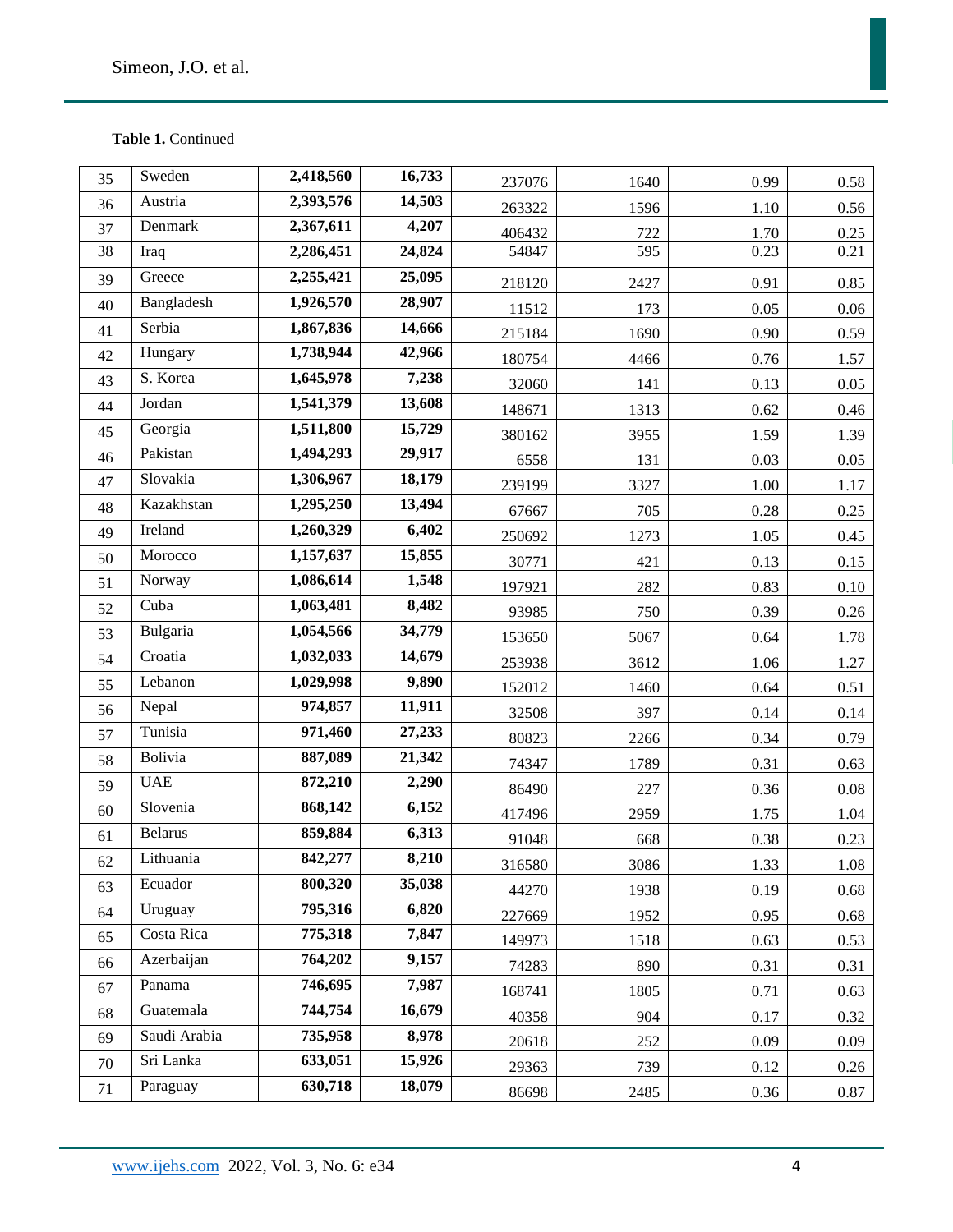| 72  | Kuwait                    | 607,952 | 2,524  | 139019 | 577  | 0.58     | 0.20     |
|-----|---------------------------|---------|--------|--------|------|----------|----------|
| 73  | Finland                   | 600,718 | 2,265  | 108146 | 408  | 0.45     | 0.14     |
| 74  | Dominican<br>Republic     | 570,889 | 4,354  | 51783  | 395  | 0.22     | 0.14     |
| 75  | Palestine                 | 565,656 | 5,088  | 106850 | 961  | 0.45     | 0.34     |
| 76  | Latvia                    | 556,891 | 5,073  | 300648 | 2739 | 1.26     | 0.96     |
| 77  | Myanmar                   | 556,256 | 19,319 | 10113  | 351  | 0.04     | 0.12     |
| 78  | Singapore                 | 514,880 | 926    | 86898  | 156  | 0.36     | 0.05     |
| 79  | Venezuela                 | 508,968 | 5,572  | 17982  | 197  | 0.08     | 0.07     |
| 80  | Moldova                   | 488,899 | 11,009 | 121655 | 2739 | 0.51     | 0.96     |
| 81  | Libya                     | 480,945 | 6,169  | 68481  | 878  | 0.29     | 0.31     |
| 82  | Bahrain                   | 477,750 | 1,432  | 265783 | 797  | 1.11     | 0.28     |
| 83  | Ethiopia                  | 467,860 | 7,429  | 3912   | 62   | $0.02\,$ | $0.02\,$ |
| 84  | Egypt                     | 461,299 | 23,519 | 4374   | 223  | 0.02     | 0.08     |
| 85  | Mongolia                  | 459,183 | 2,152  | 136497 | 640  | 0.57     | 0.22     |
| 86  | Estonia                   | 441,941 | 2,148  | 332791 | 1617 | 1.39     | 0.57     |
| 87  | Armenia                   | 411,878 | 8,253  | 138575 | 2777 | 0.58     | 0.97     |
| 88  | Honduras                  | 406,872 | 10,608 | 40045  | 1044 | 0.17     | 0.37     |
| 89  | Oman                      | 372,060 | 4,225  | 69970  | 795  | 0.29     | 0.28     |
| 90  | Bosnia and<br>Herzegovina | 367,025 | 15,232 | 113013 | 4690 | 0.47     | 1.65     |
| 91  | Qatar                     | 352,894 | 660    | 125683 | 235  | 0.53     | 0.08     |
| 92  | Kenya                     | 322,614 | 5,633  | 5793   | 101  | 0.02     | 0.04     |
| 93  | Zambia                    | 310,474 | 3,941  | 16154  | 205  | 0.07     | 0.07     |
| 94  | Cyprus                    | 298,235 | 798    | 244126 | 653  | 1.02     | 0.23     |
| 95  | North<br>Macedonia        | 290,915 | 8,851  | 139646 | 4249 | 0.58     | 1.49     |
| 96  | Algeria                   | 262,994 | 6,762  | 5827   | 150  | 0.02     | 0.05     |
| 97  | Botswana                  | 260,491 | 2,603  | 107254 | 1072 | 0.45     | 0.38     |
| 98  | Nigeria                   | 254,137 | 3,141  | 1185   | 15   | $0.00\,$ | 0.01     |
| 99  | Uzbekistan                | 234,600 | 1,612  | 6848   | 47   | 0.03     | 0.02     |
| 100 | Zimbabwe                  | 232,213 | 5,379  | 15263  | 354  | 0.06     | 0.12     |
| 101 | Montenegro                | 227,859 | 2,646  | 362720 | 4212 | 1.52     | 1.48     |
| 102 | Mozambique                | 224,815 | 2,189  | 6880   | 67   | 0.03     | 0.02     |
| 103 | Kyrgyzstan                | 200,214 | 2,937  | 29887  | 438  | 0.13     | 0.15     |
| 104 | Luxembourg                | 176,736 | 982    | 275067 | 1528 | 1.15     | 0.54     |
| 105 | Afghanistan               | 171,673 | 7,524  | 4254   | 186  | $0.02\,$ | 0.07     |
| 106 | Maldives                  | 162,974 | 290    | 293116 | 522  | 1.23     | 0.18     |
| 107 | Uganda                    | 162,901 | 3,577  | 3388   | 74   | 0.01     | 0.03     |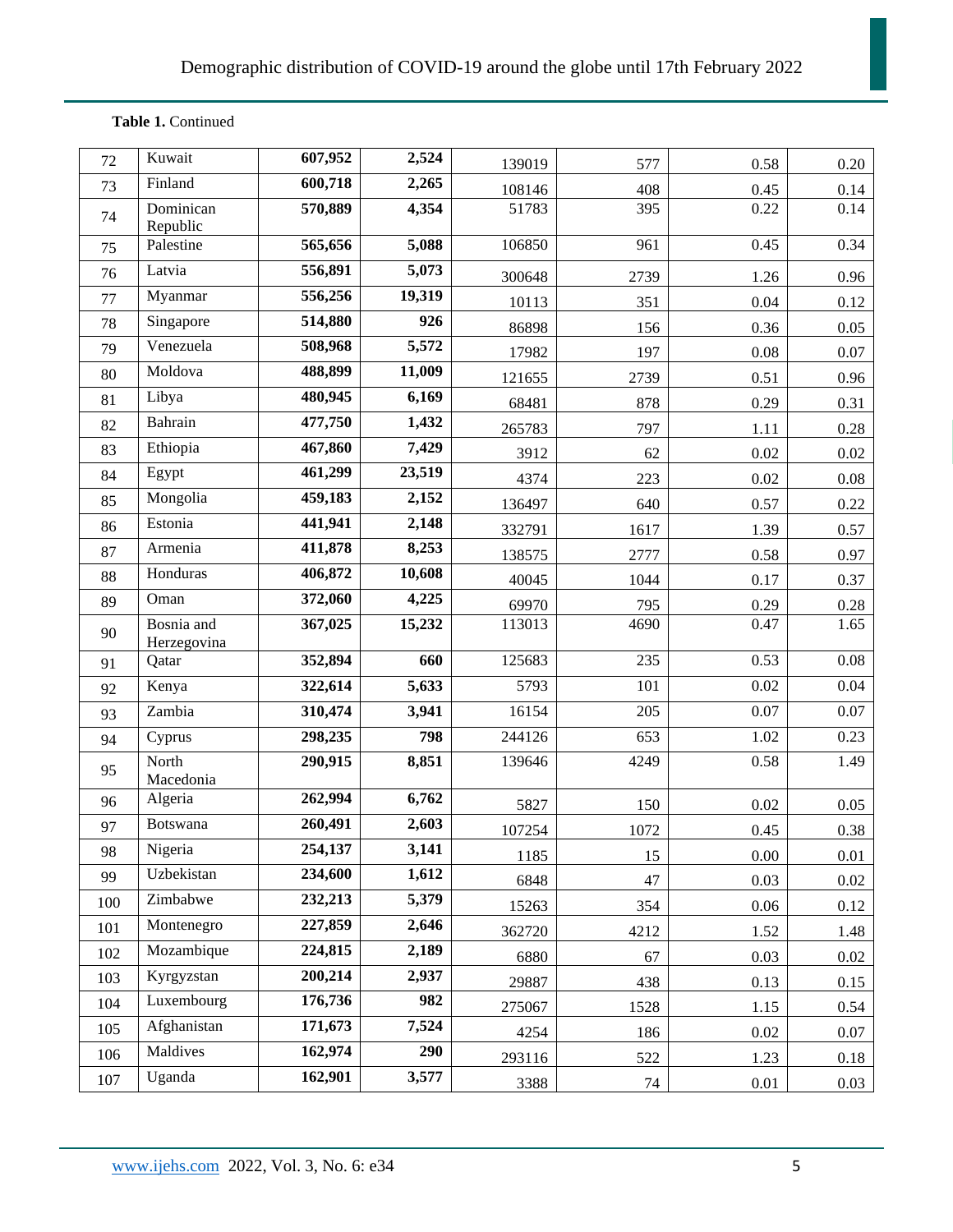| 108 | Ghana              | 158,159 | 1,431 | 4923   | 45             | 0.02     | 0.02     |
|-----|--------------------|---------|-------|--------|----------------|----------|----------|
| 109 | Namibia            | 156,913 | 3,997 | 59990  | 1528           | 0.25     | 0.54     |
| 110 | Cameroon           | 118,675 | 1,915 | 4297   | 69             | 0.02     | $0.02\,$ |
| 111 | China              | 107,288 | 4,636 | 75     | $\mathfrak{Z}$ | $0.00\,$ | $0.00\,$ |
| 112 | Iceland            | 99,764  | 58    | 289304 | 168            | 1.21     | 0.06     |
| 113 | Angola             | 98,568  | 1,899 | 2855   | 55             | 0.01     | 0.02     |
| 114 | <b>DRC</b>         | 85,822  | 1,316 | 913    | 14             | $0.00\,$ | $0.00\,$ |
| 115 | Senegal            | 85,495  | 1,958 | 4897   | 112            | 0.02     | 0.04     |
| 116 | Malawi             | 85,106  | 2,599 | 4270   | 130            | 0.02     | 0.05     |
| 117 | <b>Ivory Coast</b> | 81,253  | 791   | 2961   | 29             | 0.01     | 0.01     |
| 118 | Malta              | 70,437  | 594   | 158837 | 1339           | 0.67     | 0.47     |
| 119 | Fiji               | 63,543  | 823   | 70058  | 907            | 0.29     | 0.32     |
| 120 | Madagascar         | 62,844  | 1,335 | 2179   | 46             | 0.01     | 0.02     |
| 121 | Guyana             | 62,465  | 1,202 | 78798  | 1516           | 0.33     | 0.53     |
| 122 | Sudan              | 59,939  | 3,831 | 1317   | 84             | 0.01     | 0.03     |
| 123 | Mauritania         | 58,584  | 973   | 12084  | 201            | 0.05     | $0.07\,$ |
| 124 | Cabo Verde         | 55,856  | 400   | 98721  | 707            | 0.41     | 0.25     |
| 125 | Syria              | 53,148  | 3,038 | 2922   | 167            | 0.01     | 0.06     |
| 126 | Guinea             | 36,354  | 438   | 2651   | 32             | 0.01     | 0.01     |
| 127 | Tanzania           | 33,549  | 796   | 537    | 13             | $0.00\,$ | 0.00     |
| 128 | Aruba              | 33,544  | 198   | 312029 | 1842           | 1.31     | 0.65     |
| 129 | <b>Bahamas</b>     | 33,005  | 768   | 82647  | 1923           | 0.35     | 0.67     |
| 130 | Lesotho            | 32,434  | 696   | 14948  | 321            | 0.06     | 0.11     |
| 131 | Hong Kong          | 30,955  | 227   | 4075   | 30             | $0.02\,$ | 0.01     |
| 132 | Faeroe Islands     | 30,571  | 24    | 621804 | 488            | 2.60     | 0.17     |
| 133 | Mali               | 30,303  | 717   | 1430   | 34             | 0.01     | 0.01     |
| 134 | Haiti              | 30,121  | 809   | 2590   | $70\,$         | 0.01     | 0.02     |
| 135 | Mauritius          | 28,689  | 762   | 22498  | 598            | $0.09\,$ | 0.21     |
| 136 | Benin              | 26,567  | 163   | 2102   | 13             | 0.01     | 0.00     |
| 137 | Somalia            | 26,260  | 1,345 | 1581   | 81             | 0.01     | 0.03     |
| 138 | New Zealand        | 25,050  | 53    | 5008   | 11             | $0.02\,$ | 0.00     |
| 139 | Congo              | 23,874  | 375   | 4160   | 65             | 0.02     | 0.02     |
| 140 | CAR                | 14,187  | 113   | 2857   | 23             | 0.01     | 0.01     |
| 141 | Gambia             | 11,924  | 365   | 4719   | 144            | $0.02\,$ | 0.05     |
| 142 | Yemen              | 11,718  | 2,114 | 379    | 68             | 0.00     | 0.02     |
| 143 | Niger              | 8,728   | 303   | 341    | 12             | 0.00     | 0.00     |
| 144 | Bhutan             | 8,683   | 5     | 11055  | $6\,$          | 0.05     | $0.00\,$ |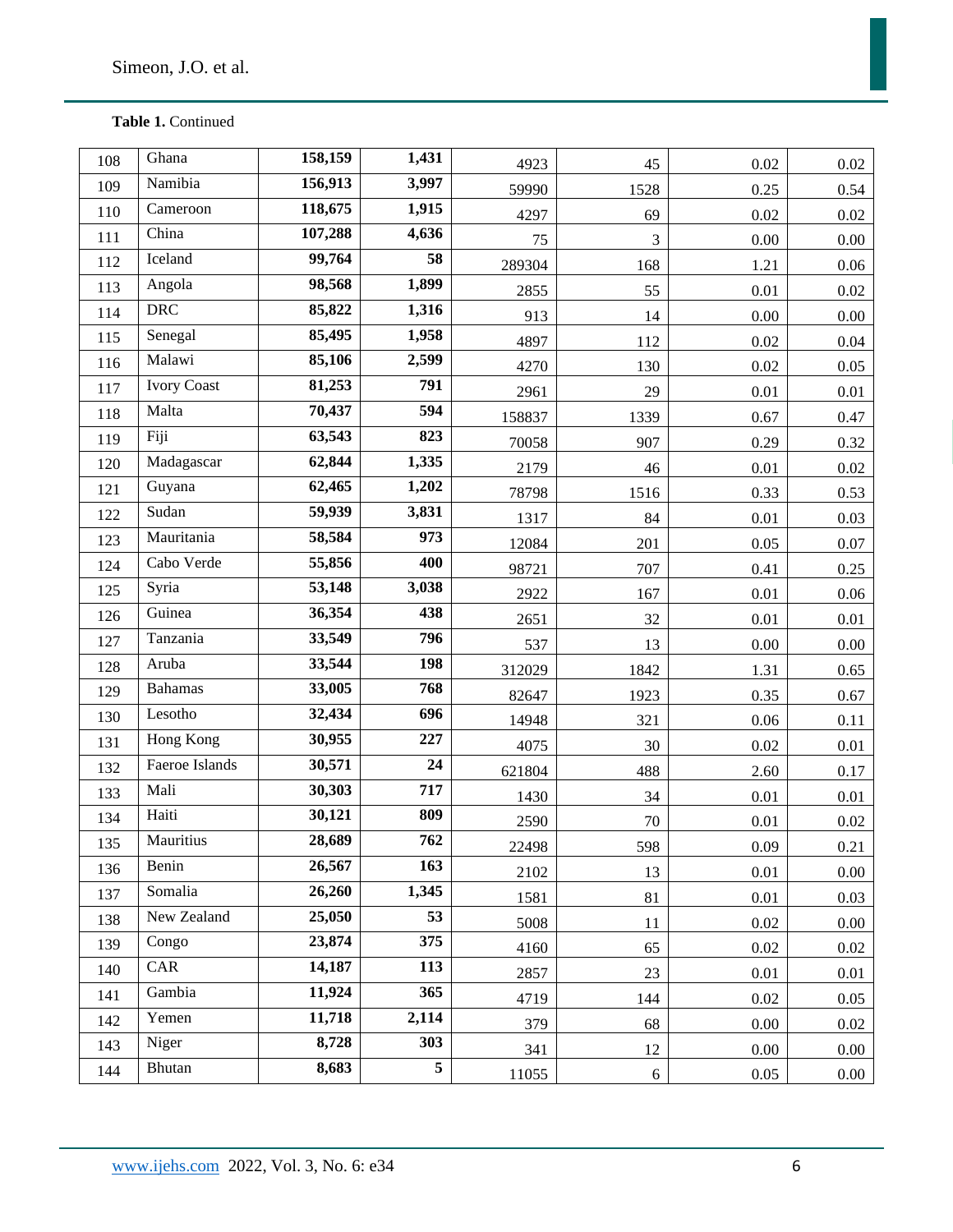| 145 | <b>Comoros</b>           | 8,012 | 160 | 8905   | 178  | 0.04 | 0.06 |
|-----|--------------------------|-------|-----|--------|------|------|------|
| 146 | Guinea-Bissau            | 7,889 | 164 | 3861   | 80   | 0.02 | 0.03 |
| 147 | Sierra Leone             | 7,661 | 125 | 930    | 15   | 0.00 | 0.01 |
| 148 | Caribbean<br>Netherlands | 7,455 | 31  | 280063 | 1165 | 1.17 | 0.41 |
| 149 | Liberia                  | 7,360 | 290 | 1402   | 55   | 0.01 | 0.02 |
| 150 | Chad                     | 7,214 | 190 | 420    | 11   | 0.00 | 0.00 |
| 151 | Sao Tome and<br>Principe | 5,922 | 71  | 26230  | 314  | 0.11 | 0.11 |

Data used were obtained from WHO/World meter's as at 29<sup>th</sup>January -4thFebuary, 2022

Figures obtained for USA were used in determining the comparison factor (CF) or Oyepata Factor which is a ratio of figure obtained to that of a particular country population divided by that of the USA.

1M POP means Per million population

Values of CF1 (or OF1) and CF2 (or OF2) is Comparison Factor. It represents case/incidence (CF1) and mortality index (CF2).

Factor of more than  $1 = \text{very high infection and mortality index}$ 

Factor of approximately  $1 =$  high infection and mortality index

Factor of  $\leq$ 1 but  $\geq$ 0.5 = moderately high infection and mortality index

Factor of  $\leq 0.5$  but  $\geq 0.1$  = low infection and mortality index

Factor of  $\leq 0.1$  = very low infection, mortality, and recovery index

These cut-off values have been supported and referenced in reputable publications (2,9,13,25).



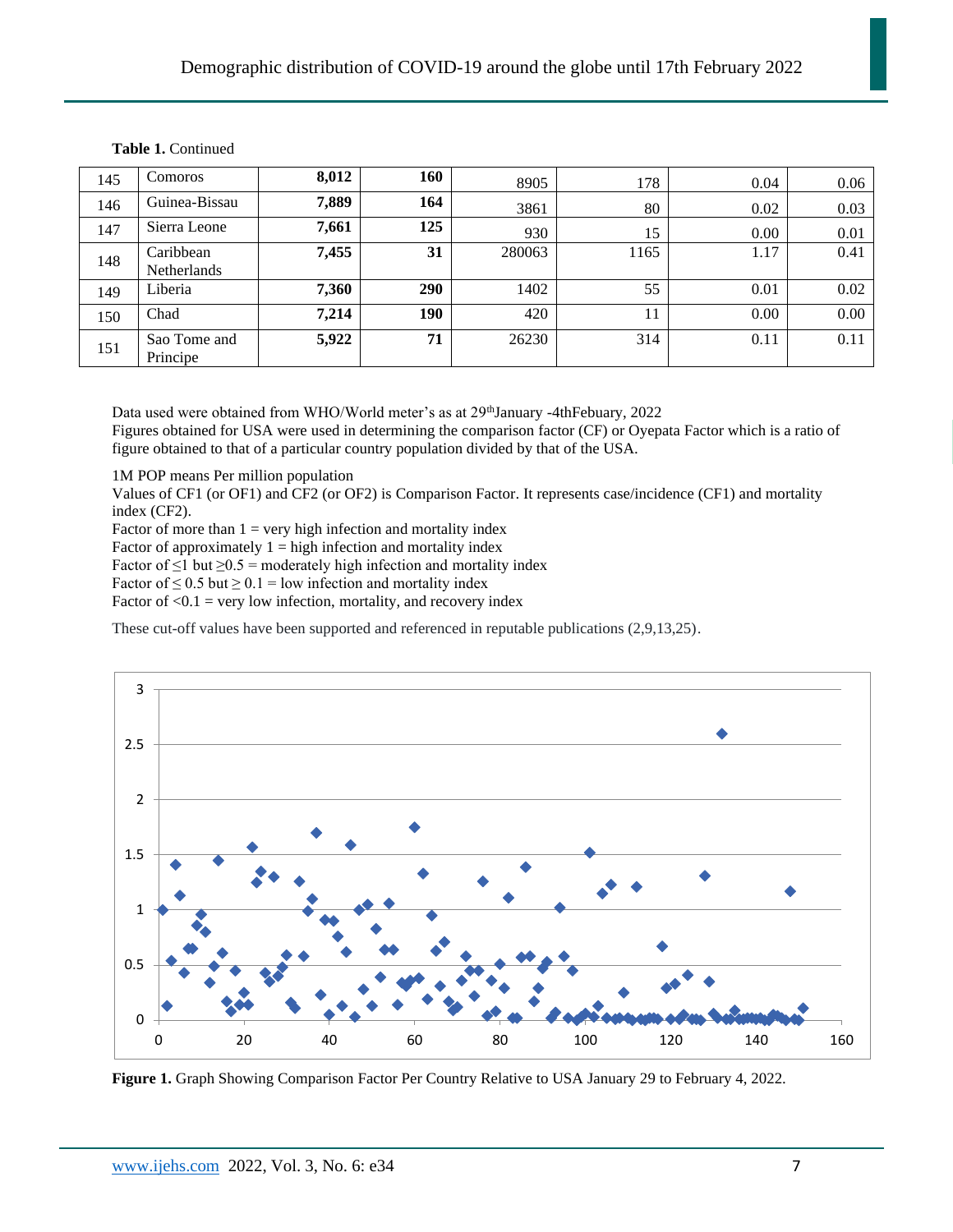

Simeon, J.O. et al.

**Figure 2.** Graph Showing Death Oyepata Factor Caused by Covid-19 for Each Country Relative to USA as at 19-25 January 2022.

There is a good chance that the virus may spread quickly over African populations in a short period of time, exposing a huge number of people to the virus without showing any symptoms and allowing them to recover fully. As a result, more comprehensive COVID-19 testing is necessary, including antibody testing, which will reveal who has been exposed rather than the more common antigen testing, which only shows an active illness condition. This will have a substantial impact on the amount and quality of time and resources required by a certain region. Gates argued that emerging countries required more effective health-care systems (27,28). When the Omicron strain first surfaced in South Africa, only about a quarter of the population had received all their vaccinations, and only a few people had received booster shots. According to some specialists, the virus had a considerably larger possibility to mutate into new forms due to the low vaccination coverage. Since Omicron appears to be gentler than previous Covid variants, it may have gone the other way. Better healthcare systems in developing countries would also imply more widespread testing and a lower chance of infecting others if people have the virus but are unaware of it (29,30).

In addition, as compared to the American continent, most European countries have a lower death rate. When compared to earlier studies on the virus's

cumulative effect, these findings are intriguing (30,31). Even though Omicron was thought to have been discovered on the continent, Africa has been the least affected by the variety throughout its evolution. This shows that Africans' systems have evolved a more stable, stronger, and quicker immune response, lowering the risk of disease-related health consequences. Compared to previous cumulative observations (32,33), though the mortality rate remained higher than other western countries, from available data, Africa, which is generally classified as under-developed, does not have alarming medical consequences of the virus, and when infected they tend to recover faster with a lower chance of complications and mortality.

Africans live in close quarters, in contrast to most western countries, which have a solitary system (34,36,37). As a result, most people in Africa are likely to have been exposed to the virus and may have spread it faster without realizing it or having serious symptoms. The causes behind this fortunately unexpected result have baffled many analysts throughout the world. According to studies, African children's immune systems grow sooner and more robustly than Dutch youngsters due to poor health and the environment (38,39). Childhood Exposure to harmful organisms may have bolstered the immune system and protected children from acquiring allergies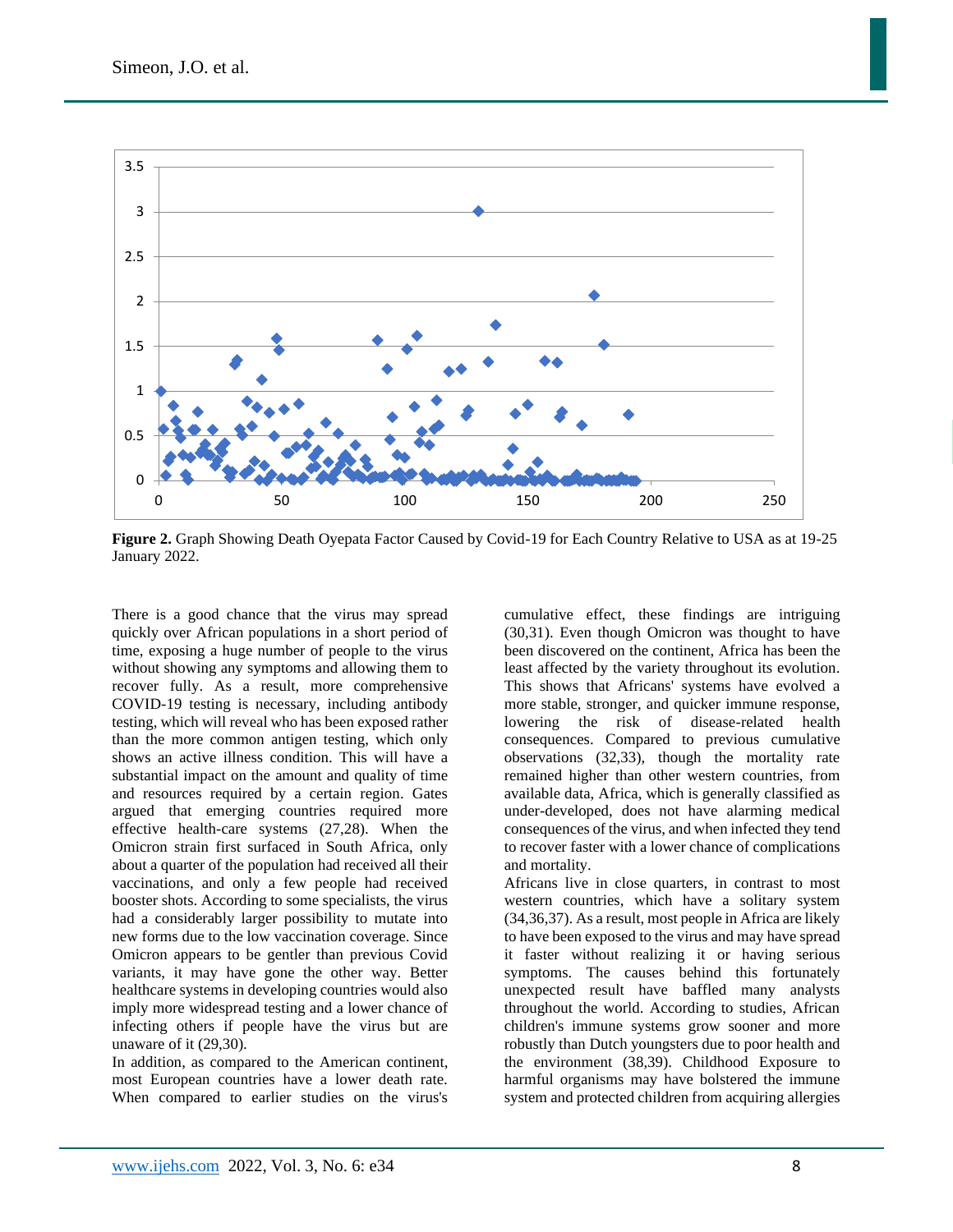and other infectious disorders when they were exposed to comparable allergens or infections in the future (40,41,42). This viewpoint is backed up by statistics and a comparative factor gathered in Haiti. Haiti is currently the poorest country in Latin America and the Caribbean, and one of the world's least developed countries (25,43,44). They have one of the lowest rates of illness and mortality, resulting in a comparative factor with little to no significance. Thus, in poor nations, childhood or early exposure to some diseases may have prompted a stronger immune response to the same or related infections. As a result, it's plausible that the environment and inadequate hygiene may have contributed to the pandemic's unexpectedly minor influence over time.

# **Limitation of the study**

The research depends on official statistics, which may or may not be totally accurate because some regions or nations may under or over report incidences of viral infection.

# **Conclusion**

The development of the Omicron variety appears to have complicated COVID-19's approach and comprehension. As a result, the virus has had a longterm impact all over the world. Africa, on the other hand, is not particularly afflicted by all the virus's strains. As a result, the rest of the world must research the cause for this "African exception" and maybe comprehend its ramifications in terms of potential immunity.

# **Conflict of Interest**

The authors declare that they have not any potential conflicts of interest.

# **Acknowledgement**

The authors wish to thank everyone who has contributed to the collation and analysis of data. Special recognition to United Nations Geoscheme and WHO granting access to information.

# **References**

1. Roca-Fernández, A., Dennis, A., Nicholls, R., McGonigle, J., Kelly, M., Banerjee, R., et al. [Hepatic Steatosis, Rather Than](https://www.ncbi.nlm.nih.gov/pmc/articles/PMC8039134)  [Underlying Obesity, Increases the Risk of](https://www.ncbi.nlm.nih.gov/pmc/articles/PMC8039134)  [Infection and Hospitalization for COVID-](https://www.ncbi.nlm.nih.gov/pmc/articles/PMC8039134)[19.](https://www.ncbi.nlm.nih.gov/pmc/articles/PMC8039134) Frontiers Med 2021; 8: 791-813.

- 2. Joseph, O.S., Sabastine, A.Z., Joseph, O.T. Global Implication of Differential Impacts of COVID-19 on Different Countries Using the USA as A Comparism Factor. J Nurs Health Sci 2021; 10(5):36-44.
- 3. Builders, M., Joseph, O.S., Timothy, O.O., Philip, B. Antimalarial Drugs and COVID - 19. Sumerianz J Med Health Care 2020; 3(12): 111-116.
- 4. Fan, Y., Zhao, K., Shi, Z.L., Zhou, P. Bat Corona viruses in China. Viruses 2019; 11(3):210-223.
- 5. Modupe, I.B., Oyepata, S.J., Akpobome, R.V. Effect of Parkia biglobosa extract on open skin wound healing in dexamethasoneinduced hyperglycaemia and histological assessment in rats. Afr J Pharmacy Pharmacol 2019; 13(8):84-89.
- 6. Joseph, O.S., Builders, M., Emem. E.U., Joseph, O.T. Effect of ethanol leaf extract of cassia angustifolia extract on liver of wister rats. Glob Sci J 2019; 8(9): 1112-11120.
- 7. Nussbaumer-Streit, B., Mayr, V., Dobrescu, A.I., Chapman, A., Persad, E., Klerings, I., et al. [Quarantine alone or in combination](https://doi.org/10.1002%2F14651858.CD013574)  [with other public health measures to control](https://doi.org/10.1002%2F14651858.CD013574)  [COVID-19: a rapid review.](https://doi.org/10.1002%2F14651858.CD013574) Cochrane Database Syst Rev 2020; CD013574.
- 8. *Page, J., Hinshaw, D., McKay, B.* In Hunt for Covid-19 Origin, Patient Zero Points to Second Wuhan Market – The man with the first confirmed infection of the new coronavirus told the WHO team that his parents had shopped there"*.* Wall Street J 27 February 2021*. Available from:*  [https://www.wsj.com/articles/in-hunt-for](https://www.wsj.com/articles/in-hunt-for-covid-19-origin-patient-zero-points-to-second-wuhan-market-11614335404)[covid-19-origin-patient-zero-points-to](https://www.wsj.com/articles/in-hunt-for-covid-19-origin-patient-zero-points-to-second-wuhan-market-11614335404)[second-wuhan-market-11614335404](https://www.wsj.com/articles/in-hunt-for-covid-19-origin-patient-zero-points-to-second-wuhan-market-11614335404)
- 9. Joseph, O.S., Builders, M., Joseph, O.T., Famojuro, T.I., Ogira, J.O., Moses, F.D., et al. Effect of the Demographic of Covid-19 on Different Countries; Using the USA for Comparism. Int J Multidisciplinary Res Analysis 2021; 4(2):193-203.
- 10. COVID-19 Dashboard by the Center for Systems Science and Engineering. Johns Hopkins University (JHU)*.* ArcGIS*.* 2022. Available from from  $\mathbf{f}$ [https://coronavirus.jhu.edu/map.html.](https://coronavirus.jhu.edu/map.html)
- 11. Islam, M.A. [Prevalence and characteristics of](https://www.ncbi.nlm.nih.gov/pmc/articles/PMC8023501)  [fever in adult and paediatric patients with](https://www.ncbi.nlm.nih.gov/pmc/articles/PMC8023501)  [coronavirus disease 2019 \(COVID-19\): A](https://www.ncbi.nlm.nih.gov/pmc/articles/PMC8023501)  [systematic review and meta-analysis of](https://www.ncbi.nlm.nih.gov/pmc/articles/PMC8023501)  [17515 patients. PloS One 2021;](https://www.ncbi.nlm.nih.gov/pmc/articles/PMC8023501)  [16\(4\):e0249788.](https://www.ncbi.nlm.nih.gov/pmc/articles/PMC8023501)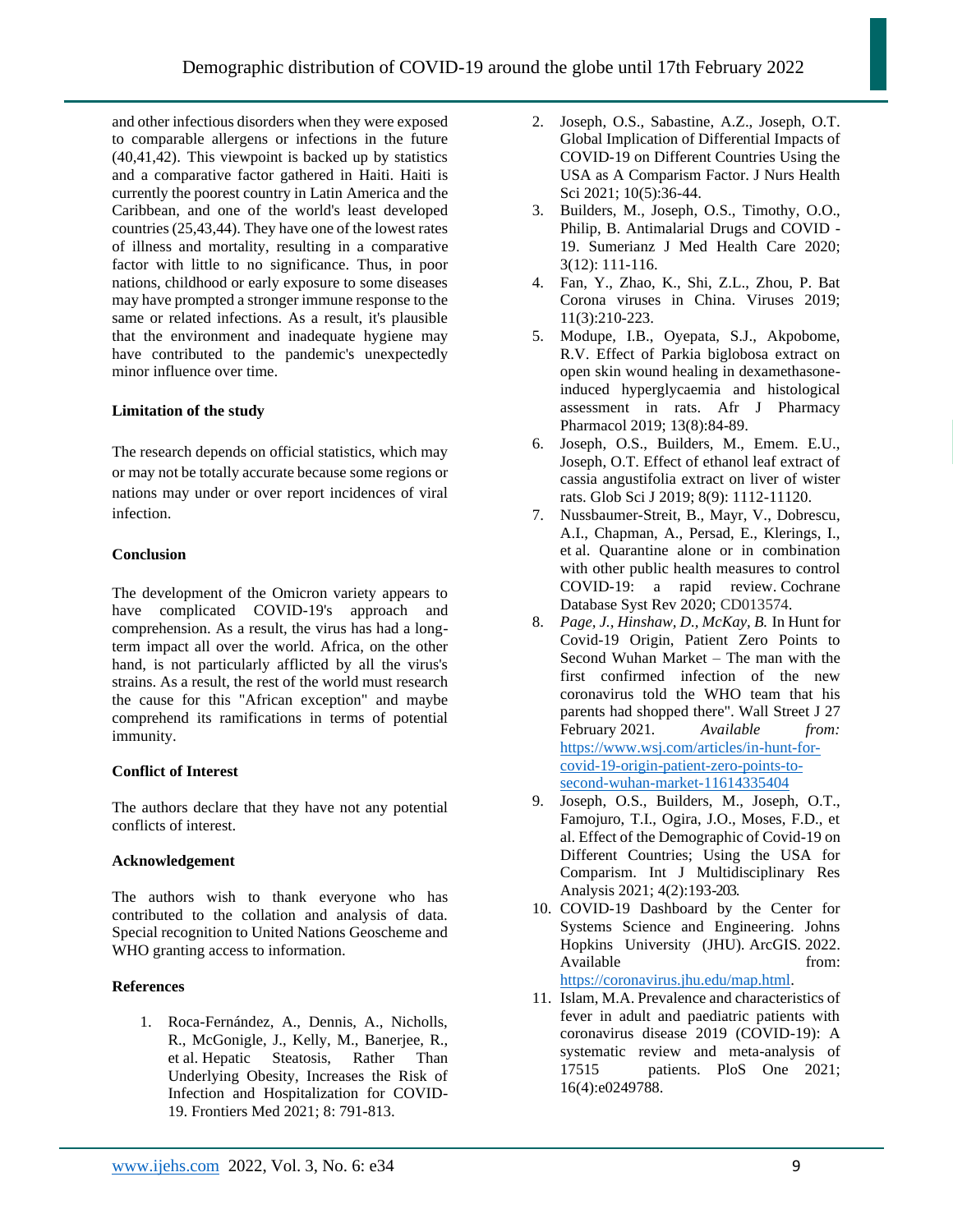- 12. Islam, M.A. Prevalence of Headache in Patients with Coronavirus Disease 2019 (COVID-19): A Systematic Review and Meta-Analysis of 14,275 Patients*.* Frontiers Neurol 2020; 11: 562634.
- 13. Joseph, O.S., Builders, M., Joseph, O.T., Sabastine, A.Z. Assessing differential impacts of COVID-19 on African countries: A comparative study. Int J Res Innov Applied Sci 2020; 5(5):197-203.
- 14. Chabot, A.B., Huntwork, M.P. [Turmeric as a](https://www.ncbi.nlm.nih.gov/pmc/articles/PMC8502749)  [Possible Treatment for COVID-19-Induced](https://www.ncbi.nlm.nih.gov/pmc/articles/PMC8502749)  [Anosmia and Ageusia.](https://www.ncbi.nlm.nih.gov/pmc/articles/PMC8502749) Cureus 2021; 13(9): 257-265.
- 15. Hirose, R., Itoh, Y., Ikegaya, H., Miyazaki, H., Watanabe, N., Yoshida, T., et al. Differences in environmental stability among SARS-CoV-2 variants of concern: Omicron has higher stability. Clin Microb Infect 2022:CMI 2957.
- 16. Saniasiaya, J., Islam, M.A. [Prevalence of](https://www.ncbi.nlm.nih.gov/pmc/articles/PMC7753439)  [Olfactory Dysfunction in Coronavirus](https://www.ncbi.nlm.nih.gov/pmc/articles/PMC7753439)  [Disease 2019. \(COVID-19\): A Meta-analysis](https://www.ncbi.nlm.nih.gov/pmc/articles/PMC7753439)  [of 27,492 Patients.](https://www.ncbi.nlm.nih.gov/pmc/articles/PMC7753439) The Laryngoscope 2021; 131 (4):865–878.
- 17. Wu, X., Nethery, R.C., Sabath, M.B., Braun, D., Dominici, F. Air pollution and COVID-19 mortality in the United States: Strengths and limitations of an ecological regression analysis*.* Sci Advances 2020; *6(45):342- 355.*
- 18. Joseph, O.S, Builders. M., Joseph, O.T., Zubairu, S.A., Musa, T., Oyepata, P.J. Sub-Acute Toxicity Study of Ethanol Leaf Extract of Ocimum Canum on Liver of Wister Rats. Int J Res Sci Innov 2019; 5:364-369.
- 19. Islam, M.A. Prevalence and characteristics of fever in adult and paediatric patients with coronavirus disease 2019 (COVID-19): A systematic review and meta-analysis of 17515 patients*.* PloS One 2021; 16(4): 224- 234.
- 20. Joseph, O.S., Sabastine, A.Z., Joseph, O.T. Clinical evaluation of the potential benefits of taking Moringa oleifera on blood triglyceride and cholesterol level in patient taking Tenofovir/Lamivudine/Efavirenz (TLE) combination. J Pharmaceut Sci Res 2021; 13(10):623-629.
- 21. Oyebadejo, S.A., Joseph, O.S., Adesite, S.O., Omorilewa, A.O. Effect of Citrus Limon Juice and Tamoxifen on the Tumour growth mass Indices, Cell Proliferation, Cell Viability and Cytogenetic (Mitotic Index) of Sprague Dawley Rats Induced MCF-7 Breast

Cancer Cells. Saudi J Biomed Res 2019; 4:216- 225.

- 22. Cherry, J., Demmler-Harrison, G.J., Kaplan, S.L., Steinbach, W.J., Hotez, P.J. Feign and Cherry's Textbook of Pediatric Infectious Diseases. Elsevier Health Sciences 2018; Pages 453-466.
- 23. Builder, M.I., Anzaku, S.A., Joseph, S.O. Effectiveness of intermittent preventive treatment in pregnancy with sulphadoxinepyrimethamine against malaria in northern Nigeria. Int J Recent Sci Res 2019; 10(5):32295-32299.
- 24. Jude, E.O., Joseph, O.S., Emem, E.U. Nephroprotective activity of Homalium letestui stem extract against paracetamol induced kidney injury. J Experiment Integrative Med 2016; 6(1): 38-43.
- 25. Joseph, O.S., Musa, T.L., Joseph, O.T., Ibhafidon, I. The Dynamics of Differential Impacts of COVID-19 on African Countries Compared to Other Parts of the World. Int J Multidisciplinary Res Analysis 2020; 3(11):185-198.
- 26. Wazis, C.H., Joseph, O.S., Modupe, B., Joseph, O.P. Effect of ethanol leaf extract of cassia angustifolia extract on heart and lipid profile of wister rats. Afr J Pharmaceut Res Develop 2020; 12(1):1-8.
- 27. Saniasiaya, J., Islam, M.A. Prevalence and Characteristics of Taste Disorders in Cases of COVID-19: A Meta-analysis of 29,349 Patients. Otolaryngol Head Neck Surg 2020; 165(1):33–42.
- 28. Agyeman, A.A., Chin, K.L., Landersdorfer, C.B., Liew, D., Ofori-Asenso, R. Smell and Taste Dysfunction in Patients With COVID-19: A Systematic Review and Metaanalysis*.* Mayo Clin. Proc 2020; 95(8):1621– 1631.
- 29. Builders, M.I., Joseph, S.O. B., Peter, U. A Survey of Wound Care Practices by Nurses in a Clinical Setting. Int J Health Care Med Sci 2020; 6(5):74-81.
- 30. Jude, E.O., Joseph, O.S., Emem, E.U. Nephroprotective activity of Homalium letestui stem extract against paracetamol induced kidney injury. J Experiment Integrative Med 2016; 6(1):38-43.
- 31. Joseph, O.S., Builders, M., Emem, E., Uand Joseph, O.T. Effect of ethanol leaf extract of Cassia angustifolia extract on kidney of Wister Rats. Glob Sci J 2019; 8(9):1023- 1031.